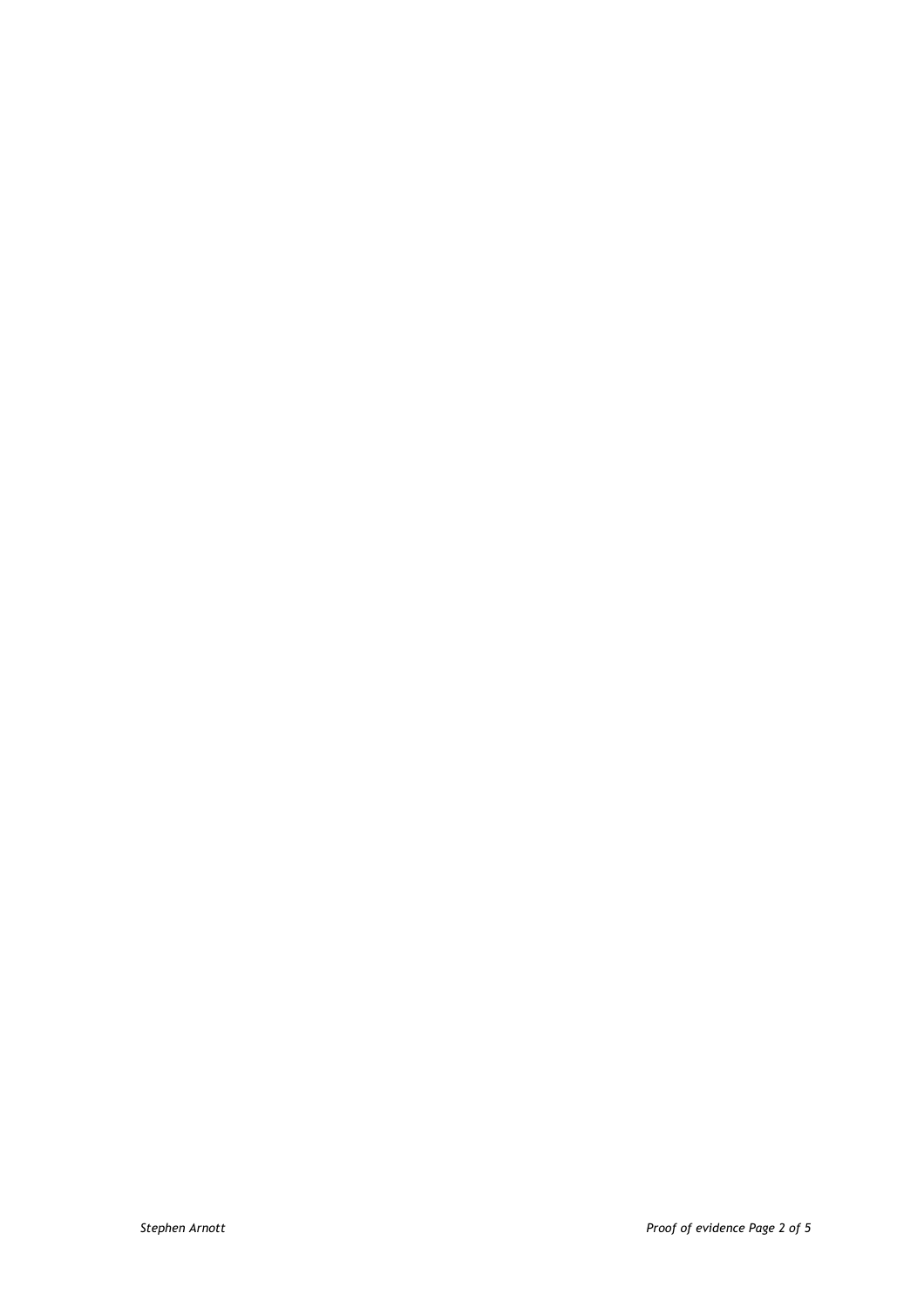## **1 Personal experience**

- 1.1 I am Stephen Arnott, Principal Associate Consultant with TNEI Services Limited, a consultancy specialising in the planning and development of renewables, predominantly wind energy, for which I have worked on behalf of developers, Local Authorities and objectors. I am involved with the measurement, prediction and assessment of all types of occupational, community and environmental noise.
- 1.2 I hold the degree of Bachelor of Science in Environmental Sciences, a Diploma in Acoustics and Noise Control and a Diploma in Environmental Health, together with a Master of Science degree in Applied Acoustics. In the last 32 years I have acquired a broad experience of environmental noise prediction, measurement and assessment from a variety of industrial and commercial sources, initially in the public sector working as an Environmental Health Officer (EHO) and for the last 22 years working within the private sector. I have been a member of the UK Institute of Acoustics since 1987.
- 1.3 Working with TNEI Services Limited since July 2007, I have been involved with over 60 wind farm assessments, from the fairly common small 3-5 turbine schemes to several 15-20+ turbine schemes, together with numerous smaller wind turbine assessments across the UK. I am involved in each stage of the process, from initial selection of monitoring locations, preparation of the ETSU-R-97 assessments and environmental statement chapters, together with their associated planning applications and where appropriate, their appeals. To date I have provided evidence to 15 public inquiries and am currently preparing evidence for 9 more.
- 1.4 I have experience of drafting and review of suitable noise conditions related to the control of operational noise, including Other Amplitude Modulation (OAM). I will discuss the merit of such conditions within my proof.
- 1.5 My involvement with this project began in 2010, when TNEI Services Limited (TNEI) was appointed by Broadview Energy Developments Limited (the Appellant) to undertake the ETSU-R-97 assessment. After refusal of the application, TNEI were retained to assist with preparation of Further Environmental Information (FEI) and to provide assistance at the subsequent Public Inquiry in relation to noise, where I presented evidence. Inspector Fieldhouse granted permission<sup>1</sup> which was then quashed following judicial review<sup>2</sup> on 16/01/2013. TNEI have since had an on-going brief to provide support throughout the redetermination.

 $^1$  Decision Notice APP/Z2830/A/11/2165035 , Spring Farm Ridge, land to the north of Welsh Lane between Greatworth and Helmdon, 12 July 2012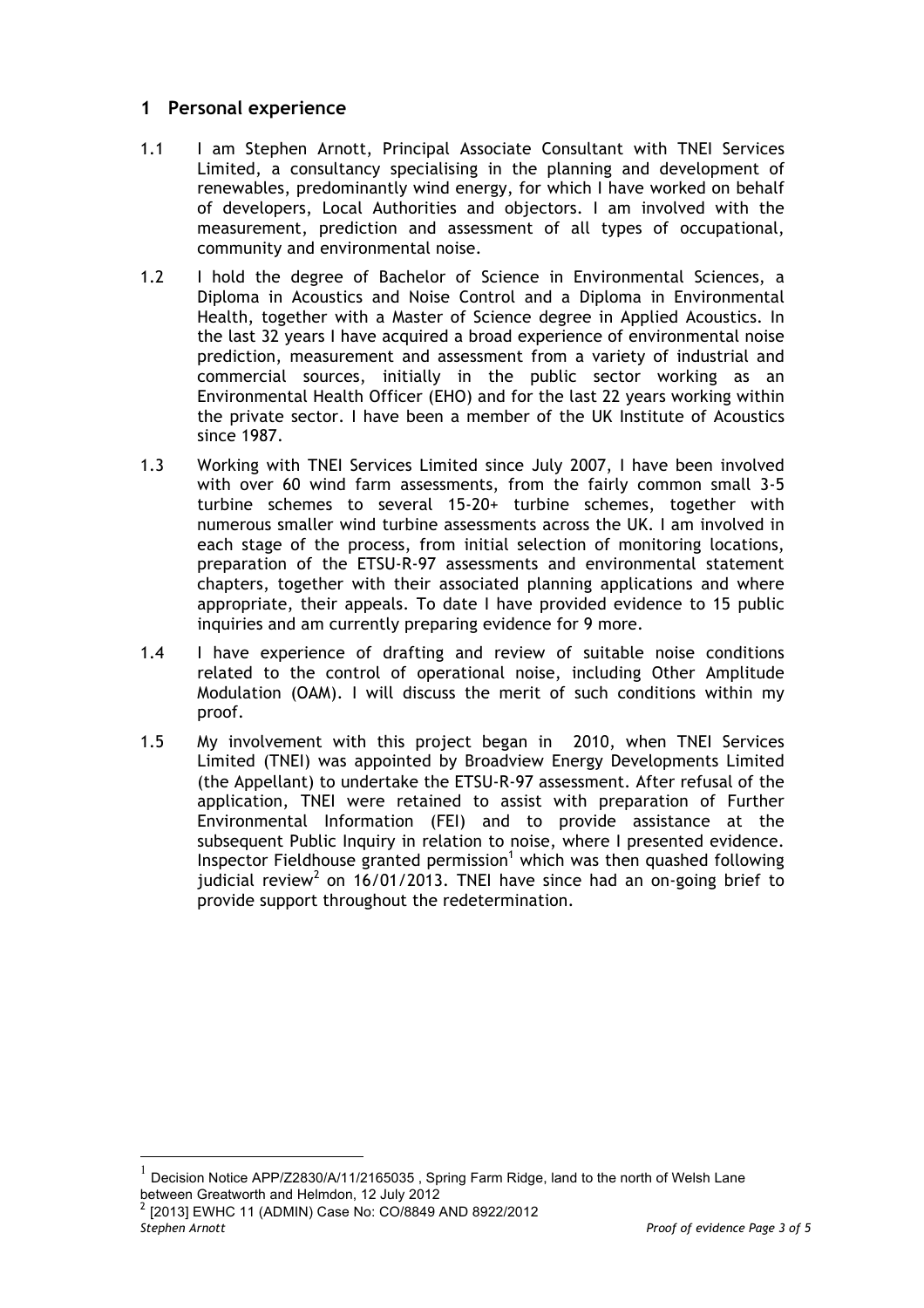## **2 Purpose, Scope and Structure of Evidence**

- 2.1 I have been responsible for approving all aspects of the noise assessment submitted in support of the application. My evidence will therefore describe, as required, the noise assessments, the relevant standards that apply and the outcomes of those assessments.
- 2.2 I will refer to:
	- the ETSU-R-97 assessment prepared by TNEI;
	- the construction noise assessment prepared by TNEI;
	- § the Further Environmental Information submitted in February 2012;
	- § the recent guidance on the application of ETSU-R-97 issued by the Institute of Acoustics, and how that relates to these assessments;
	- § the Appeal Decision APP/Z2830/A/11/2165035 insofar as it relates to noise.
- 2.3 In the absence of any further information submitted by Helmdon, Stuchbury and Greatworth Wind Action Group (HSGWAG), my evidence will briefly consider the original review undertaken by Robert Davis Associates and address the minor points raised.

## *Changes since the original Public Inquiry*

- 2.4 I will consider the implications of proposed developments in the vicinity of the proposed site, in particular the major HS2 high speed rail link.
- 2.5 The Council no longer consider noise to be a reason for refusal<sup>3</sup>, subject to the agreement of suitably worded noise conditions. I discuss the need for conditions in Section 6 and suggest that the imposition of a condition to address OAM would be unreasonable.
- 2.6 I will explain to the Inquiry why I consider that the noise assessment undertaken for the proposed Spring Farm Ridge wind farm reflects current good practice and agree with the Council that noise should not be considered a reason for refusal of planning permission.
- 2.7 Section 3 of my evidence provides a background to the proposal and discusses the role of ETSU-R-97 as the relevant assessment protocol, while Section 4 discusses the role of both local and national guidance, together with recent good practice guidance produced by the Institute of Acoustics. I include a review of the assessment in light of this guidance and provide detail in SA3/Appendix 1.
- 2.8 At Section 5 I discuss the evidence provided by HSGWAG, including the noise review prepared by Robert Davis Associates on their behalf.

*Stephen Arnott Proof of evidence Page 4 of 5* <sup>3</sup> Statement of Common Ground, Section 3, dated 19th July 2013